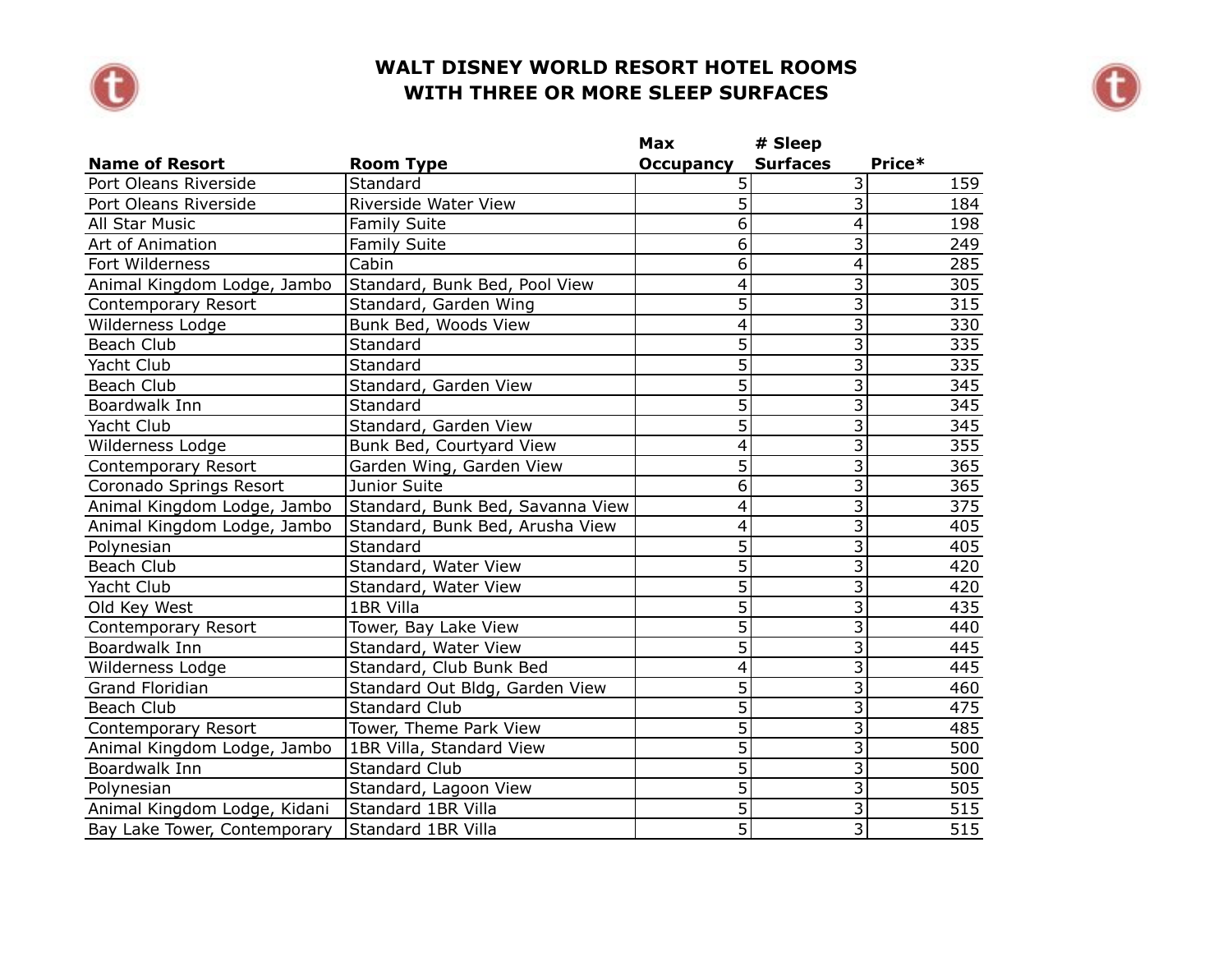



| <b>Grand Floridian</b>       | Standard Out Bldg, Lagoon View     | 5              | $\overline{3}$            | 515              |
|------------------------------|------------------------------------|----------------|---------------------------|------------------|
| <b>Beach Club</b>            | Deluxe Club, Water View            | $\overline{5}$ | $\overline{3}$            | 540              |
| Bay Lake Tower, Contemporary | 1BR Villa, Lake View               | $\overline{5}$ | $\overline{3}$            | 545              |
| Polynesian                   | Standard, Theme Park View          | $\overline{5}$ | $\overline{\mathbf{3}}$   | 545              |
| Polynesian                   | Standard, Club, Garden View        | $\overline{5}$ | $\overline{\overline{3}}$ | 545              |
| <b>Grand Floridian</b>       | Standard Out Bldg, Theme Park View | 5              | $\overline{\overline{3}}$ | 555              |
| Grand Floridian              | Standard Out Bldg, Club            | $\overline{5}$ | $\overline{\mathbf{3}}$   | 570              |
| Animal Kingdom Lodge, Jambo  | 1BR Villa, Savanna View            | $\overline{5}$ | $\overline{3}$            | 575              |
| Contemporary Resort          | Standard, Club                     | $\overline{5}$ | $\overline{3}$            | 580              |
| Wilderness Lodge             | Deluxe Club                        | 6              | $\overline{3}$            | 580              |
| Bay Lake Tower, Contemporary | 1BR Villa, Theme Park View         | 5              | 3                         | 585              |
| Animal Kingdom Lodge, Kidani | Savanna View, 1BR Villa            | $\overline{5}$ | $\overline{\overline{3}}$ | $\overline{590}$ |
| Old Key West                 | 2BR Villa                          | 9              | $\overline{5}$            | 595              |
| Saratoga Springs             | 2BR Villa                          | 8              | $\overline{4}$            | 595              |
| Saratoga Springs             | <b>Treehouse</b>                   | $\overline{9}$ | $\overline{6}$            | 595              |
| Boardwalk Inn                | Club Deluxe                        | $\overline{6}$ | $\overline{3}$            | 630              |
| Contemporary Resort          | Magic Kingdom View, Club           | $\overline{5}$ | $\overline{\overline{3}}$ | 630              |
| Polynesian                   | Standard, Club, Lagoon View        | $\overline{5}$ | $\overline{3}$            | 680              |
| Animal Kingdom Lodge, Jambo  | 1BR Villa, Club                    | $\overline{5}$ | $\overline{\overline{3}}$ | 700              |
| Bay Lake Tower, Contemporary | Standard 2BR Villa                 | 9              | 5                         | 700              |
| <b>Beach Club Villas</b>     | 2BR Villa                          | 8              | $\overline{4}$            | 700              |
| <b>Boardwalk Villas</b>      | 2BR Villa                          | 8              | 4                         | 700              |
| Wilderness Lodge Villas      | 2BR Villa                          | 8              | 4                         | 710              |
| Animal Kingdom Lodge, Kidani | Standard 2BR Villa                 | 9              | $\overline{5}$            | $\overline{715}$ |
| Polynesian                   | Standard, Club, Theme Park View    | $\overline{5}$ | $\overline{3}$            | 720              |
| Bay Lake Tower, Contemporary | 2BR Villa, Lake View               | 9              | $\overline{5}$            | 730              |
| <b>Grand Floridian</b>       | Standard Main Bldg, Club           | 5              | $\overline{3}$            | 760              |
| Animal Kingdom Lodge, Jambo  | 1BR Suite, Club, Garden View       | 6              | $\overline{3}$            | 780              |
| Animal Kingdom Lodge, Kidani | Savanna View 2BR Villa             | $\overline{9}$ | $\overline{5}$            | 790              |
| <b>Grand Floridian</b>       | Main Bldg, Club, Theme Park View   | $\overline{5}$ | $\overline{3}$            | 800              |
| Bay Lake Tower, Contemporary | 2BR Villa, Theme Park View         | 9              | $\overline{5}$            | 810              |
| Animal Kingdom Lodge, Jambo  | 1BR Suite, Savanna View            | 6              | $\overline{\overline{3}}$ | 830              |
| Polynesian                   | <b>1BR Princess Suite</b>          | $\overline{5}$ | $\overline{3}$            | 910              |
| Coronado Springs Resort      | <b>Executive Suite</b>             | 6              | $\overline{\mathsf{A}}$   | 1000             |
| Contemporary Resort          | Garden Wing, 1BR Suite             | $\overline{7}$ | $\overline{4}$            | 1010             |
| Contemporary Resort          | Garden Wing, King, Hospitality     | $\overline{6}$ | $\overline{3}$            | 1060             |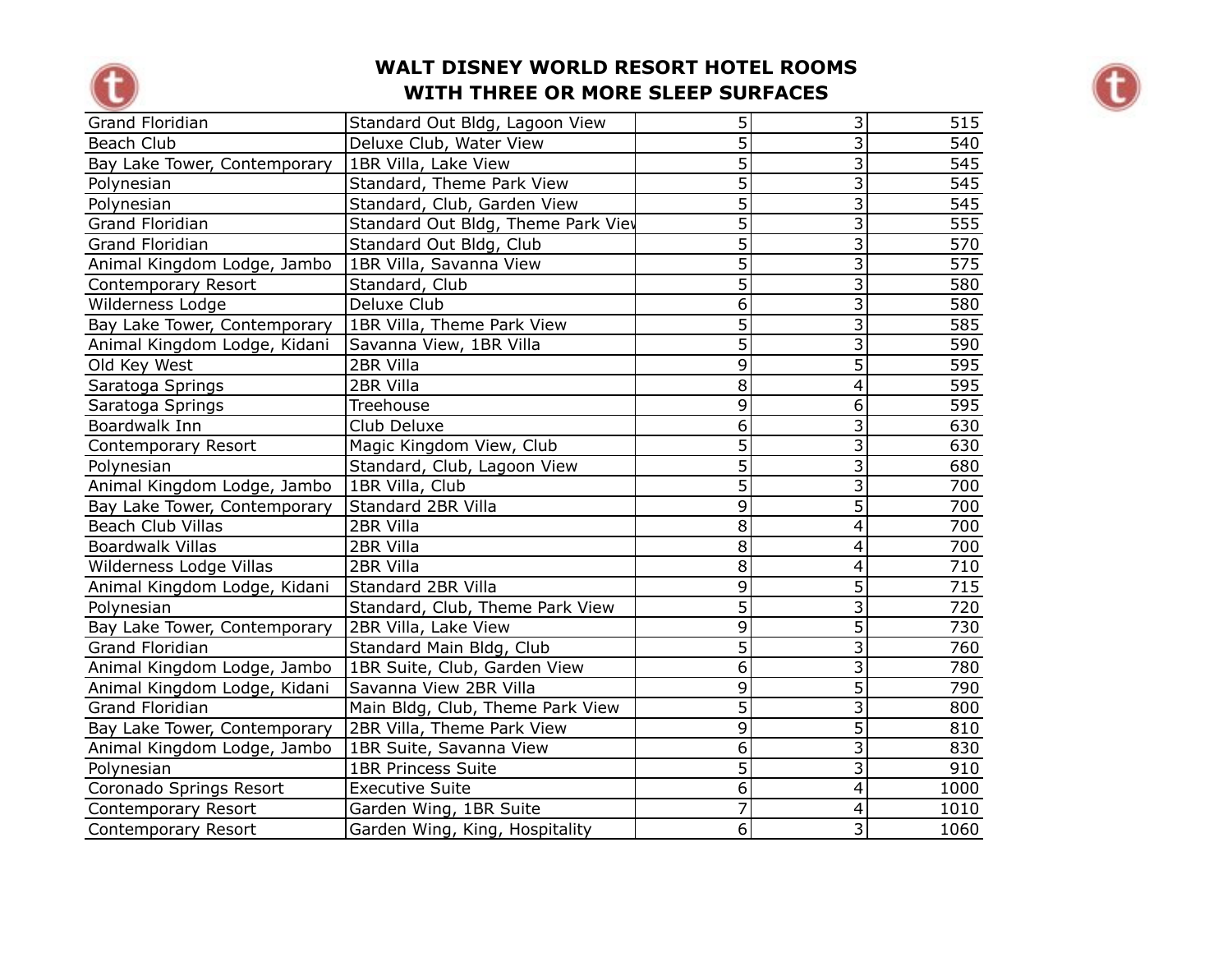



| Contemporary Resort          | Garden Wing, Hospitality Suite     | 6               | $\overline{\mathcal{A}}$ | 1060 |
|------------------------------|------------------------------------|-----------------|--------------------------|------|
| <b>Grand Floridian</b>       | Out Bldg, 1BR Suite, Club          | $\overline{6}$  | $\overline{3}$           | 1190 |
| Grand Floridian              | Sugarloaf Key, 1BR Suite, Club     | $\overline{6}$  | $\overline{3}$           | 1290 |
| Old Key West                 | <b>3BR Villa</b>                   | 12              | $\overline{6}$           | 1330 |
| Saratoga Springs             | 3BR Villa                          | 12              | $\overline{6}$           | 1330 |
| Beach Club                   | 2BR Suite                          | 8               | $\overline{4}$           | 1375 |
| Yacht Club                   | 2BR Suite, Turret Club             | 8               | $\overline{4}$           | 1375 |
| Boardwalk Inn                | 2BR Suite, Accessible              | 6               | $\overline{5}$           | 1385 |
| Boardwalk Inn                | 2BR Suite                          | 9               | $\overline{5}$           | 1385 |
| Grand Floridian              | Main Bldg, Club, 1BR Suite         | 4               | $\overline{3}$           | 1410 |
| Animal Kingdom Lodge, Jambo  | 2BR Suite, Club                    | 8               | 3                        | 1430 |
| Animal Kingdom Lodge, Jambo  | 2BR Suite, Bunk Bed, Club          | 8               | $\overline{4}$           | 1430 |
| Yacht Club                   | <b>VP Suite</b>                    | $\overline{6}$  | $\overline{3}$           | 1475 |
| Polynesian                   | <b>2BR Princess Suite</b>          | 9               | $\overline{5}$           | 1555 |
| Contemporary Resort          | 1BR Suite, Bay Lake View, Deluxe   | 6               | $\overline{3}$           | 1580 |
| Animal Kingdom Lodge, Jambo  | 3BR Villa                          | $\overline{12}$ | $\overline{6}$           | 1680 |
| Animal Kingdom Lodge, Kidani | <b>3BR Villa</b>                   | $\overline{12}$ | $\overline{7}$           | 1680 |
| Contemporary Resort          | 1BR Suite, Theme Park View, Deluxe | 6               | $\overline{3}$           | 1680 |
| Polynesian                   | 2BR Ambassador Suite               | $\overline{8}$  | $\overline{4}$           | 1710 |
| <b>Boardwalk Villas</b>      | <b>3BR Villa</b>                   | 12              | $\overline{6}$           | 1725 |
| Bay Lake Tower, Contemporary | 3BR Villa, Lake View               | 12              | 7                        | 1770 |
| Yacht Club                   | Pres Suite                         | 6               | $\overline{3}$           | 1835 |
| <b>Grand Floridian</b>       | Out Bldg, 2BR Suite, Club          | 8               | $\overline{4}$           | 1840 |
| Boardwalk Inn                | <b>VP Suite</b>                    | 6               | 4                        | 1885 |
| Bay Lake Tower, Contemporary | 3BR Villa, Theme Park View         | $\overline{12}$ | 7                        | 1890 |
| Beach Club                   | Pres Suite                         | 6               | $\overline{4}$           | 1895 |
| Yacht Club                   | <b>Admiral Suite</b>               | $\overline{6}$  | $\overline{3}$           | 1895 |
| <b>Grand Floridian</b>       | Sugarloaf Key, 2BR Suite, Club     | 8               | $\overline{4}$           | 1965 |
| Yacht Club                   | Captain's Suite                    | $\overline{6}$  | $\overline{3}$           | 2035 |
| <b>Grand Floridian</b>       | Out Bldg 2BR Suite, Club, Theme Pa | $\overline{8}$  | $\overline{4}$           | 2060 |
| Animal Kingdom Lodge, Jambo  | <b>VP Suite</b>                    | $\overline{6}$  | $\overline{\mathbf{3}}$  | 2100 |
| <b>Grand Floridian</b>       | Main Bldg, Club, 2BR Suite         | 6               | $\overline{4}$           | 2150 |
| Boardwalk Inn                | Pres Suite                         | 6               | $\overline{3}$           | 2235 |
| <b>Grand Floridian</b>       | <b>Disney Suite</b>                | 4               | $\overline{3}$           | 2240 |
| Polynesian                   | King Kamehameha Suite              | 8               | $\overline{\mathbf{4}}$  | 2275 |
| <b>Grand Floridian</b>       | <b>Grand Suite</b>                 | 4               | $\overline{3}$           | 2285 |